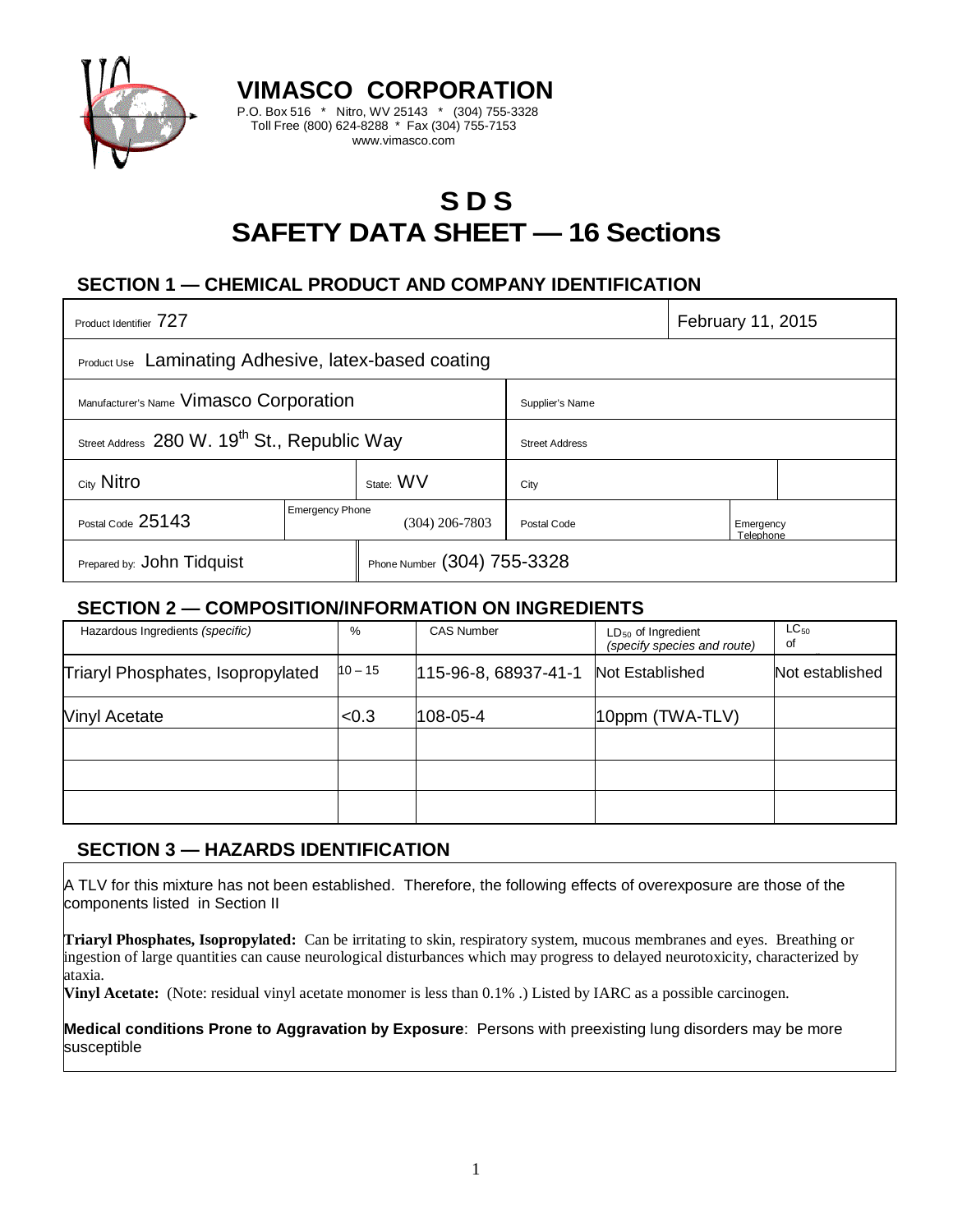# **Product Identifier – 727 , Vimasco Corporation**

### **SECTION 4 — FIRST AID MEASURES**

**Primary Routes of Entry:** Dermal Inhalation

**Skin**: Wash with soap and water

**Eyes:** Flush with clean water at least 15 minutes, if irritation persists, consult physician.

**Inhalation**: Remove to fresh air. If breathing is difficult, administer oxygen. If irritation persists, consult physician

**Ingestion**: Give two glasses of water, induce vomiting, consult physician or poison control center. Never give anything by mouth to an unconscious person.

### **SECTION 5 — FIRE FIGHTING MEASURES**

| Flammable<br>No.                                                                                                                                                                         | If yes, under which conditions?     |                                                  |  |  |  |
|------------------------------------------------------------------------------------------------------------------------------------------------------------------------------------------|-------------------------------------|--------------------------------------------------|--|--|--|
| Means of Extinction: Foam, Alcohol Foam, $CO2$ , Dry Chemical, Water Fog                                                                                                                 |                                     |                                                  |  |  |  |
| Flashpoint: No flash to boiling $212^{\circ}F$ (TCC)                                                                                                                                     | Upper Flammable Limit (% by volume) | Lower Flammable Limit (% by volume)              |  |  |  |
| Autoignition Temperature (°C)                                                                                                                                                            | Explosion Data: None known          | Explosion Data - Sensitivity to Static Discharge |  |  |  |
| Hazardous Combustion Products: None known                                                                                                                                                |                                     |                                                  |  |  |  |
| Product will not burn until water has boiled or evaporated. For dried film or residual solids, full protective equipment is<br>recommended, including self-contained breathing apparatus |                                     |                                                  |  |  |  |

# **SECTION 6 — ACCIDENTAL RELEASE MEASURES**

Spills should be collected for disposal. Prevent material from entering drains, sewers and waterways. Spills may be slippery. Before drying product may be washed away with water; after drying, remove with a paint scraper or strong solvent.

# **SECTION 7 — HANDLING AND STORAGE**

Thoroughly cleanse hands after handling. Launder contaminated clothing before reuse. Protect from freezing. Keep container closed. Use with adequate ventilation. Do not use empty containers for potables or edibles.

Store indoors at temperatures of 40°F to 90°F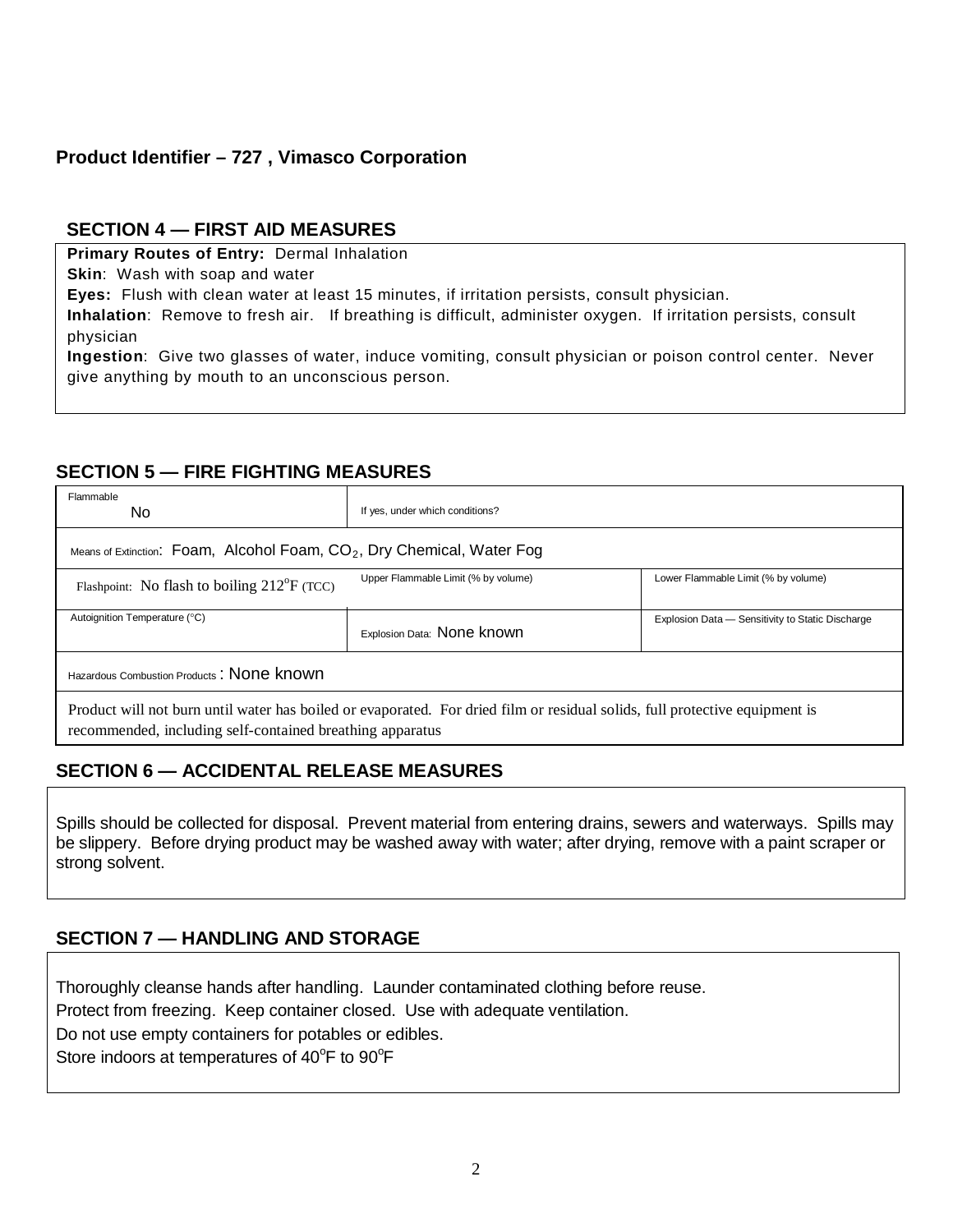# **SECTION 8 — EXPOSURE CONTROL / PERSONAL PROTECTION**

#### Exposure limits: Not available

In restricted ventilation areas, use approved chemical respirator, avoid inhalation of airborne particulates by using an approved respirator. General (mechanical) room ventilation is expected to be satisfactory. Supplementary local exhaust and respiratory protection may be needed in poorly ventilated spaces, or evaporation from large surfaces when spraying.

Personal Protection: Impervious gloves, goggles, face shield or other eyewear to protect from splash.

### **SECTION 9 — PHYSICAL AND CHEMICAL PROPERTIES**

| Physical State: Mixture             | Odor: Mild latex odor                                   | Wt/Gal: 10 lbs.                                  |
|-------------------------------------|---------------------------------------------------------|--------------------------------------------------|
| Specific Gravity: 1.2               | Vapor Density (air = 1): Lighter than $air$             | Viscosity: 2,500 to 3,500 cps                    |
| Evaporation Rate: Slower than ether | Boiling Point: 212 <sup>°</sup> F to 216 <sup>°</sup> F | Freezing Point : $32^{\circ}$ F (0 $^{\circ}$ )C |
| $pH$ 7.0 to 8.0                     | Voc (lbs/gal): 0.5 gm/L; 0.004lbs/gal (less water)      | Volatile Volume: 42%                             |

# **SECTION 10 — STABILITY AND REACTIVITY**

Chemical Stability: Stable **Avoid elevated temperatures**.

Materials to avoid: Strong alkalis and the presence of iron or zinc will catalyze and deteriorate.

Thermal decomposition will yield CO,  $CO<sub>2</sub>$ , H<sub>2</sub>O, and traces of fragmented short-chain hydrocarbons, trace amounts of ammonia and formaldehyde and acidic vapor of phosphorous oxide.

Decomposition Temperature: 240°F (115°C)

# **SECTION 11 — TOXICOLOGICAL INFORMATION**

Not available

### **SECTION 12 — ECOLOGICAL INFORMATION**